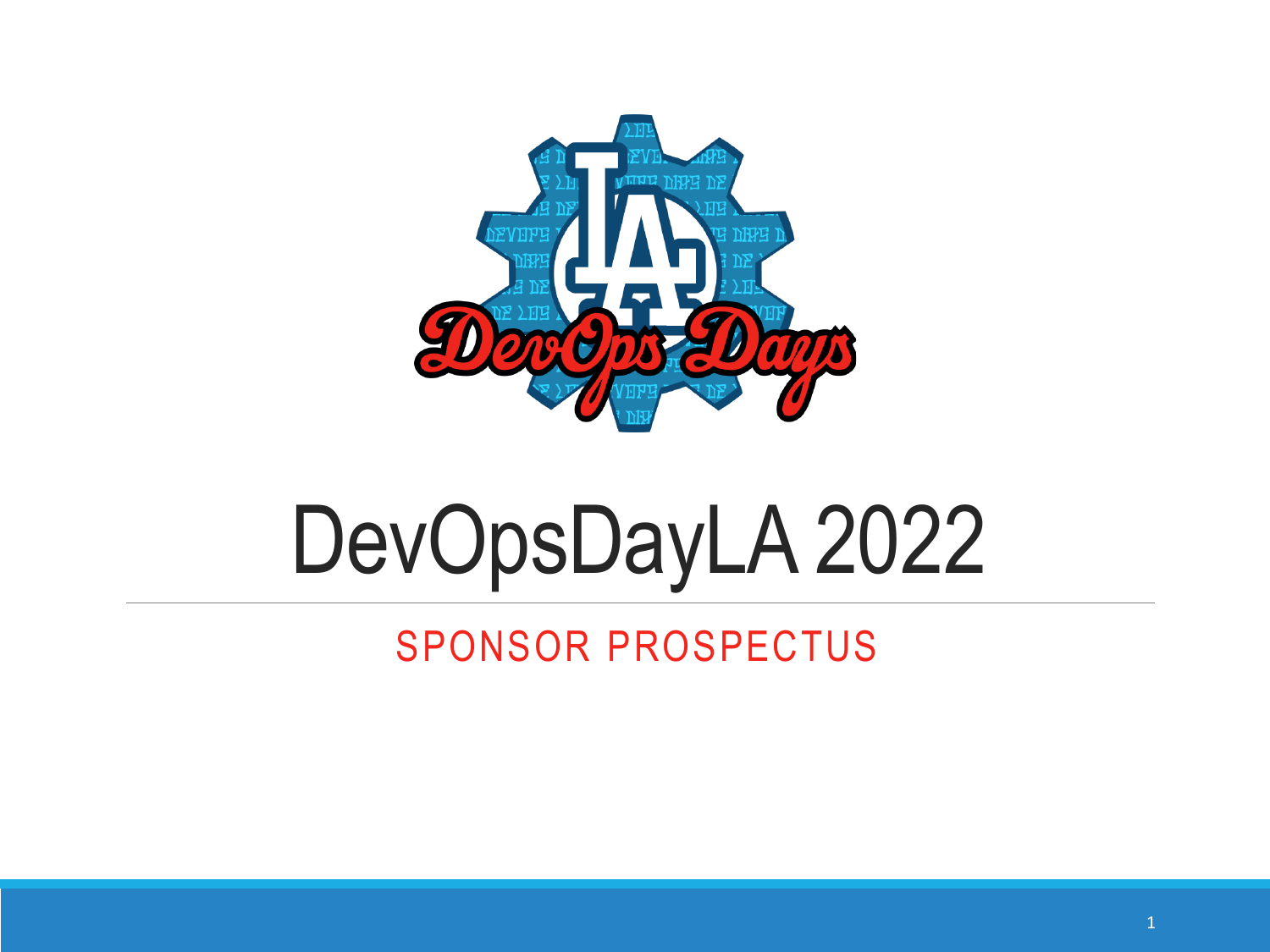

Friday July 29, 2022

9:00am – 6:00pm (Conference)

Hilton Los Angeles Airport 5711 W Century Blvd, Los Angeles, CA 90045

### Thank you for your interest in sponsoring DevOpsDayLA!

**Now in its 10th year, DevOpsDayLA is Southern California's only annual conference focused on the practice of DevOps** - a proven, joint approach that emphasizes the need for collaboration between the Development (Dev) and Operations/IT (Ops) teams within an organization to continually deliver high-quality solutions. It is a part of the worldwide series of DevOpsDays events held annually, sanctioned, and supported by the DevOpsDays global core team.

The first DevOpsDay was held in Ghent, Belgium in 2009. Over 70 cities globally have hosted events, organized and delivered by volunteers dedicated to advancing DevOps practices and values. DevOpsDayLA offers opportunities to learn and share experiences about topics such as:

- Automation
- Testing
- Security
- Organizational Culture
- Continuous Integration and Deployment (CI/CD)
- Implementing DevOps practices
- and Career Development

DevOpsDayLA sponsors have the opportunity to offer job opportunities, demonstrations of the latest tools, and world-class service offerings to facilitate organizations' DevOps journey.

The conference is presented with the support of the Southern California Linux Expo (SCALE). It provides a relaxed, casual, and diverse environment where experienced professionals, evangelists, agile practitioners, developers, job seekers, business executives, educators, students, and curiosity seekers can connect and attend talks on current topics.

For additional information, please contact us at [los-angeles@devopsdays.org](mailto:los-angeles@devopsdays.org).

### **Thank you for your consideration and we look forward to partnering with you!**

*The Organizing Team*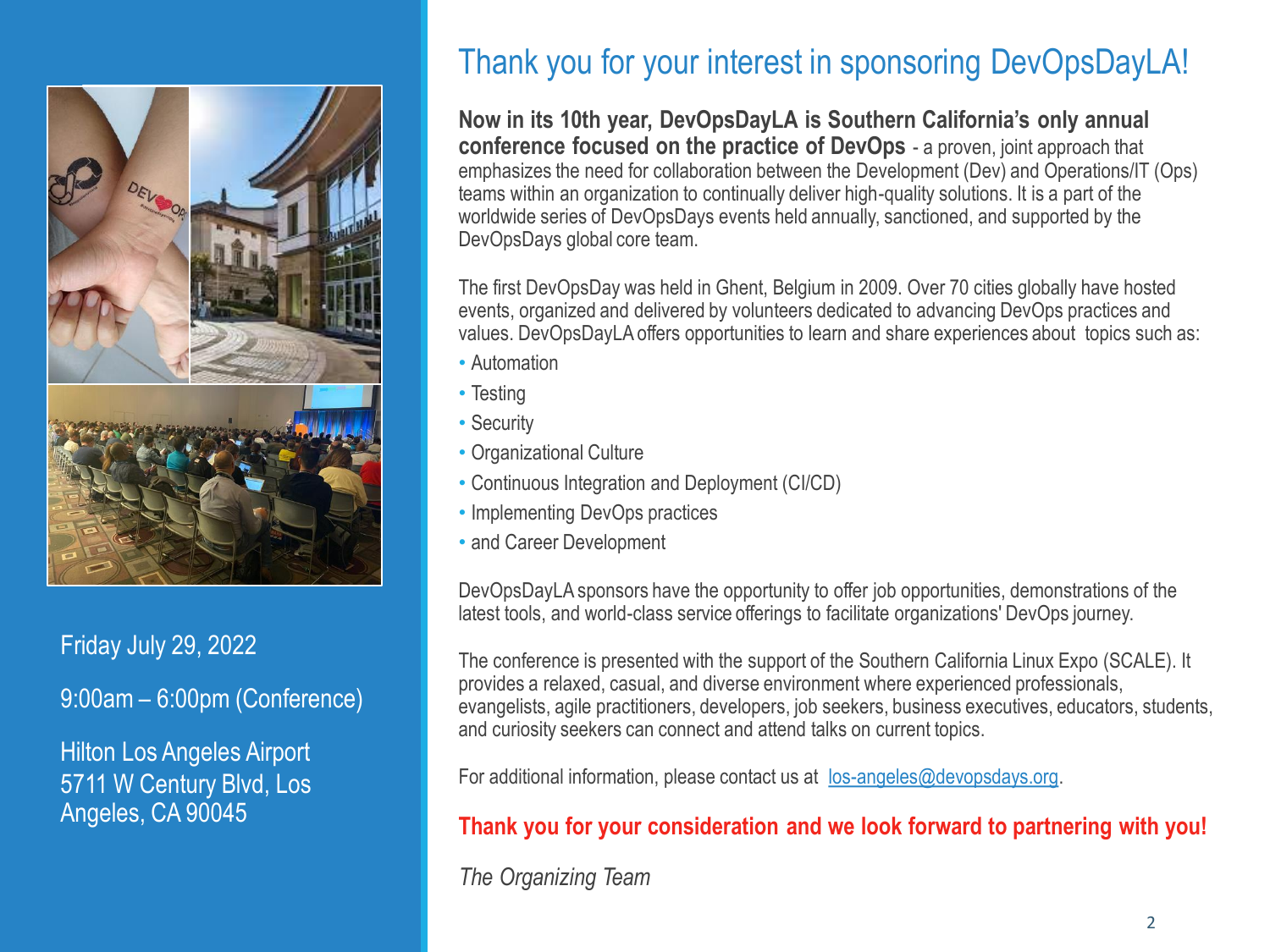



FUN FACT! (3) John Willis, co-author of the DevOps Handbook spoke at 2 of the last 4 conferences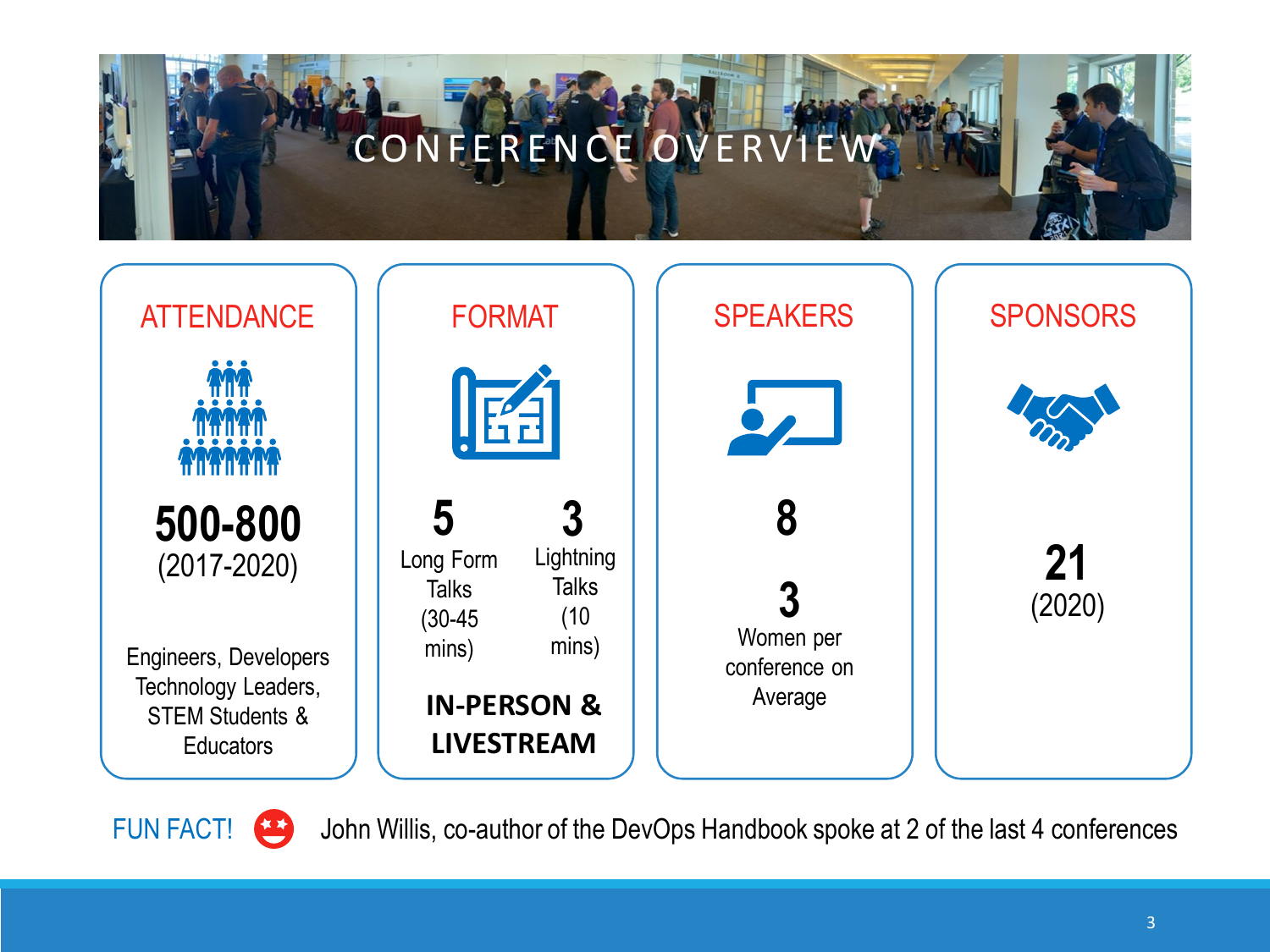# BENEFITS OF SPONSORSHIP

### BRAND RECOGNITION AND AWARENESS

Your brand will be identified as a contributor to our community with promotional opportunities consistent with your level of sponsorship.

### RECRUITING

DevOpsDayLA provides access to a concentrated talent pool across multiple technology disciplines and levels of experience.

### SUPPORT DIVERSITY IN TECHNOLOGY

DevOpsDayLA supports the data-proven reality that diverse teams are better at solving complex problems and enjoy more dynamic workplaces. Your partnership contributes to supporting diversity in the workplace.







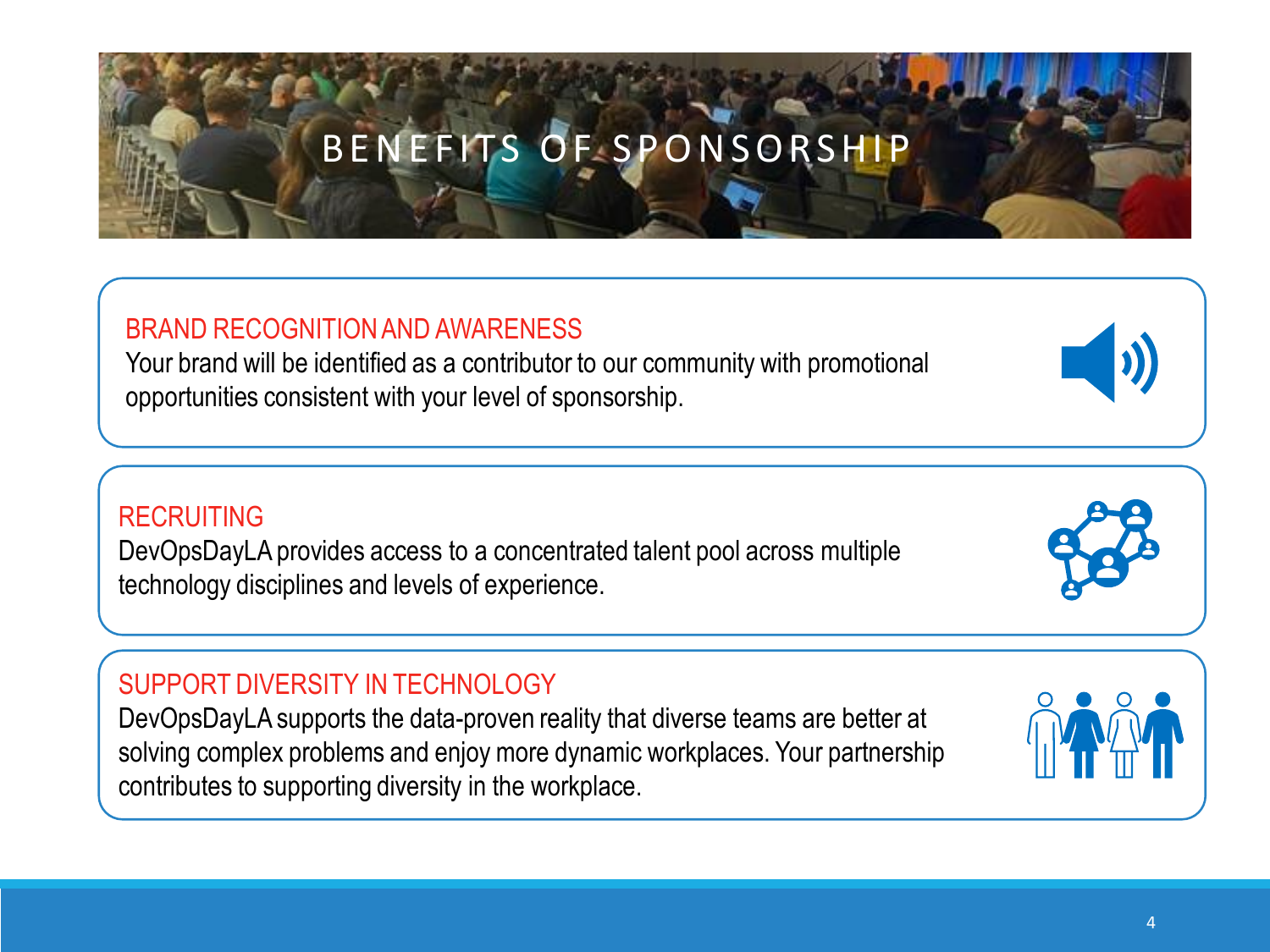# S PONSORSHIP PACKAGES

四百四

m

**By CO** 

31

|                                                                                                        | <b>GOLD</b><br>\$3,000 | <b>SILVER</b><br>\$2,000 | <b>STARTUP</b><br>\$1,000 |
|--------------------------------------------------------------------------------------------------------|------------------------|--------------------------|---------------------------|
| <b>BRAND VISIBILITY</b>                                                                                |                        |                          |                           |
| 1 minute introduction to full audience (including streaming audience) by a member of your organization |                        |                          |                           |
| Logo on its own slide, rotating during break                                                           |                        |                          |                           |
| Featured sponsorship announcement on DevOpsDayLA social media (LinkedIn, Twitter, Facebook)            |                        |                          |                           |
| Sponsorship reference in pre-event mail                                                                |                        |                          |                           |
| Logo on shared slide, rotating during break                                                            |                        |                          |                           |
| Logo on event website                                                                                  |                        |                          |                           |
| <b>TICKETS</b>                                                                                         |                        |                          |                           |
| Included with each level of sponsorship                                                                | 6                      | 4                        |                           |
| <b>IN PERSON PRESENCE</b>                                                                              |                        |                          |                           |
| Dedicated table in Conference Hall                                                                     | ●                      |                          |                           |
| Branded contribution to swag bag                                                                       |                        |                          |                           |

At the 2020 conference, 19 of 21 sponsors selected Gold Level FUN FACT!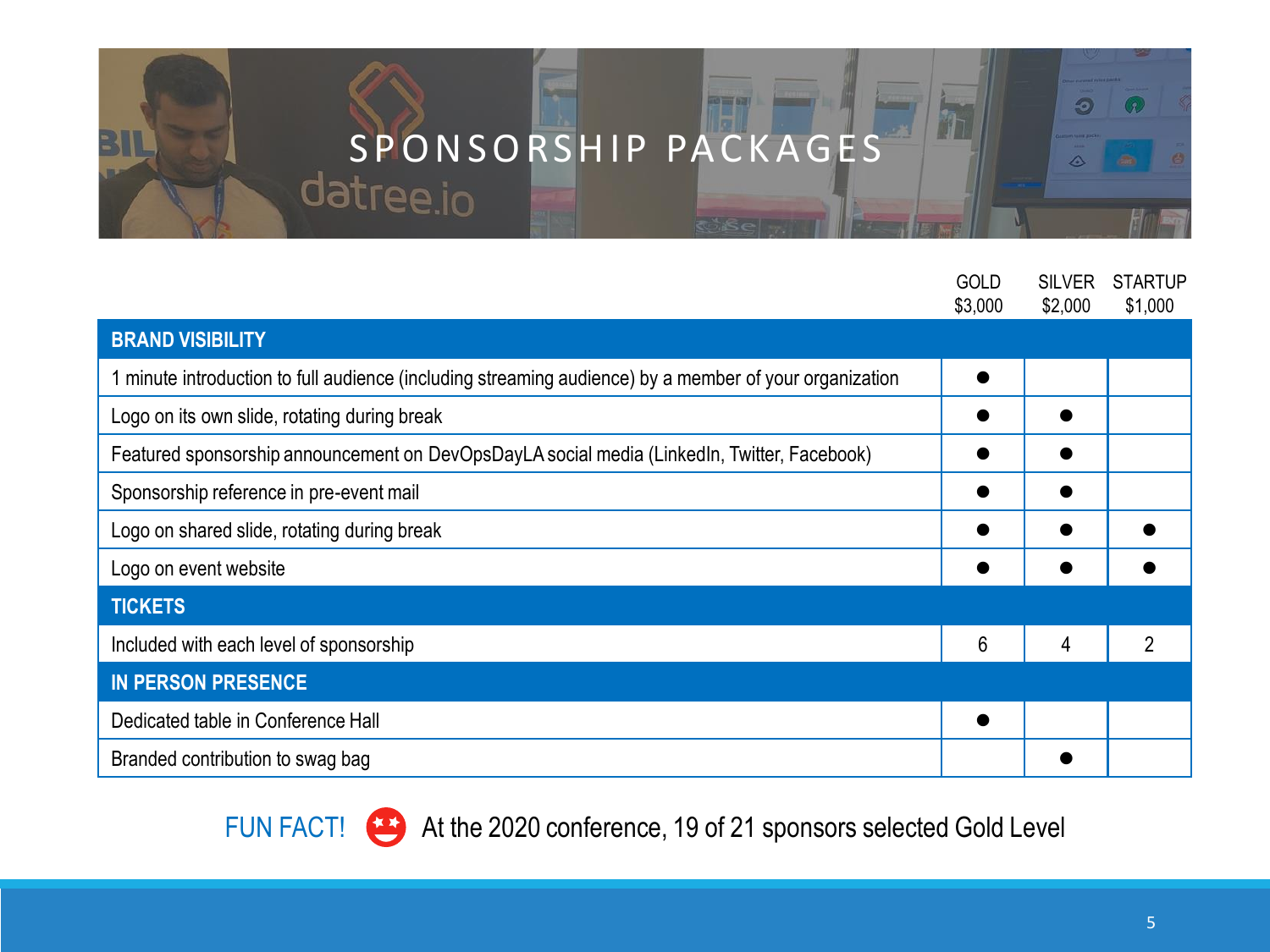

Gold+ sponsorships with extraordinary privileges



### 10TH ANNIVERSARY SPONSOR

One Time Only! A SPECIAL opportunity to immortalize your brand with commemorative apparel for conference attendees



### SOCIAL EVENT SPONSOR

THE highly anticipated, traditional after conference event that provides your team with opportunities for exceptional brand awareness

#### BREAKFAST SPONSOR Your brand will greet conference attendees as they start their day.



#### COMFORT SPONSOR

Every participant will appreciate the sponsor that supports those important fuel up and break time indulgences throughout the day



### LUNCH SPONSOR

Thrill attendees with your brand during that all important extended conference break.



If you are interested in one of these exclusive opportunities or have a creative idea about how you can support the event, please reach out to us at [los-angeles@devopsdays.org](mailto:los-angeles@devopsdays.org).